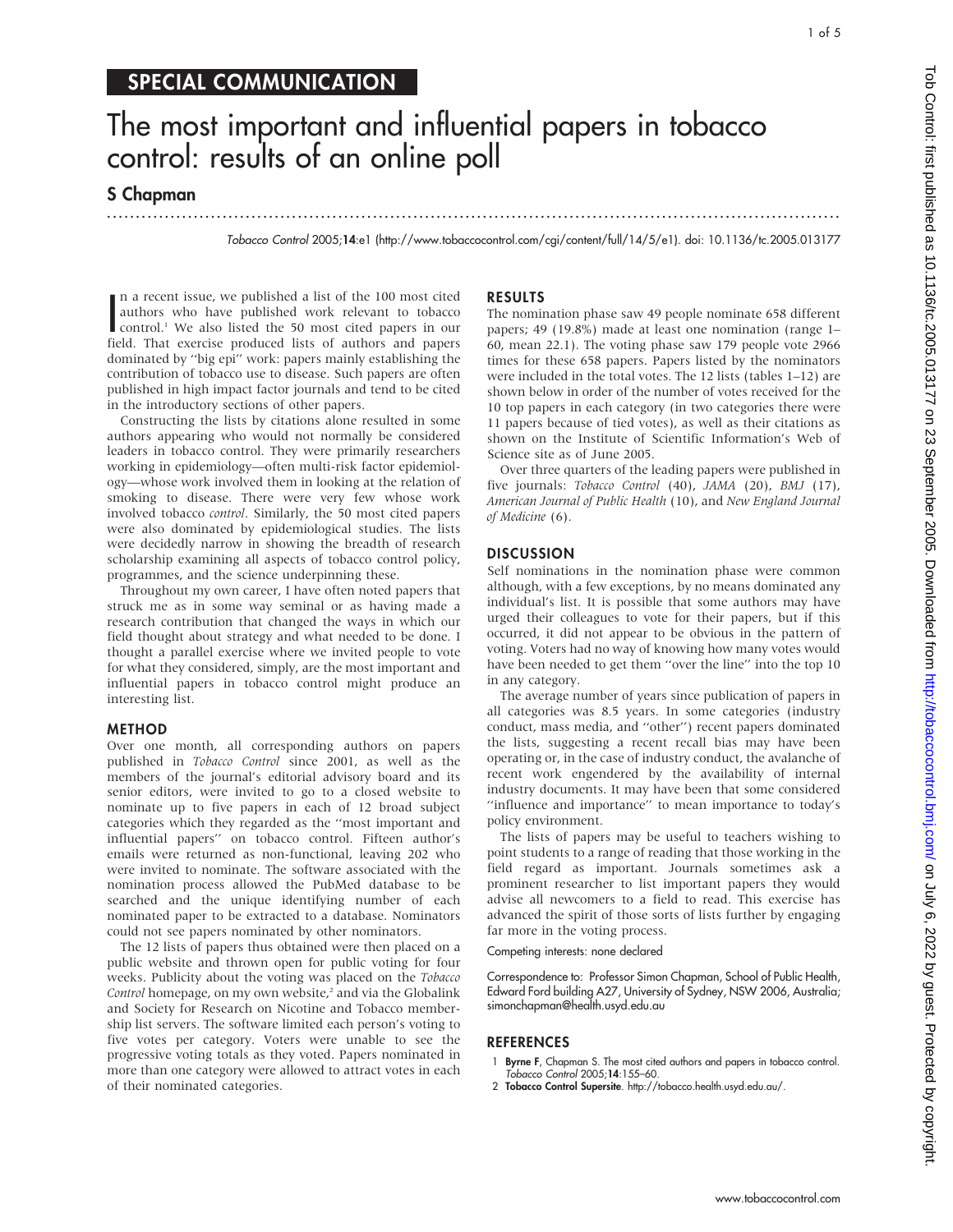Table 1 Secondhand smoke: 378 votes for 85 nominations. Top 10 received 48.6% of votes

| Paper                                                                                                                                                                                                                               |      | <b>Votes Citations</b> |
|-------------------------------------------------------------------------------------------------------------------------------------------------------------------------------------------------------------------------------------|------|------------------------|
| Hirayama T. Non-smoking wives of heavy smokers<br>have a higher risk of lung cancer: a study from<br>Japan. BMJ 1981;282:183-5.                                                                                                     | 52   | 420                    |
| Glantz SA, Parmley WW. Passive smoking and<br>heart disease. Mechanisms and risk. JAMA<br>1995;273:1047-53.                                                                                                                         | 26   | 157                    |
| Sargent RP, Shepard RM, Glantz SA. Reduced<br>incidence of admissions for myocardial infarction<br>associated with public smoking ban: before and<br>after study. BMJ 2004;328:977-80.                                              | 22   | 7                      |
| Repace JL, Lowrey AH. Indoor air pollution, tobacco<br>smoke, and public health. Science 1980;208:464-72.                                                                                                                           | 17   | 186                    |
| Muggli ME, Hurt RD, Blanke DD. Science for hire:<br>a tobacco industry strategy to influence public<br>opinion on secondhand smoke. Nicotine Tob Res<br>2003;5:303-14.                                                              | 16   | 24                     |
| Barnes DE, Hanauer P, Slade J, Bero LA, Glantz SA.<br>Environmental tobacco smoke. The Brown and<br>Williamson documents. JAMA 1995;274:248-53.                                                                                     | - 15 | 38                     |
| Whincup PH, Gilg JA, Emberson JR, Jarvis MJ,<br>Feyerabend C, Bryant A, Walker M, Cook DG.<br>Passive smoking and risk of coronary heart disease<br>and stroke: prospective study with cotinine<br>measurement. BMJ 2004;329:200-5. | 1.5  | 6                      |
| Scollo M, Lal A, Hyland A, Glantz S. Review of the<br>quality of studies on the economic effects of<br>smoke-free policies on the hospitality industry.<br>Tobacco Control 2003;12:13-20.                                           | 11   | 21                     |
| Glantz SA, Parmley WW. Passive smoking and<br>heart disease. Epidemiology, physiology, and<br>biochemistry. Circulation 1991;83:1-12.                                                                                               | 11   | 276                    |
| Chapman S, Borland R, Scollo M, Brownson RC,<br>Dominello A, Woodward S. The impact of<br>smoke-free workplaces on declining cigarette<br>consumption in Australia and the United States.<br>Am J Public Health 1999;89:1018-23.    | 10   | 53                     |

| Table 2 Epidemiology of tobacco caused disease: 340      |
|----------------------------------------------------------|
| votes for 45 nominations. Top 10 received 50.3% of votes |

| Paper                                                                                                                                                                              |          | <b>Votes Citations</b> |
|------------------------------------------------------------------------------------------------------------------------------------------------------------------------------------|----------|------------------------|
| Doll R, Peto R, Boreham J, Sutherland I. Mortality in<br>relation to smoking: 50 years' observations on male<br>British doctors. BMJ 2004;328:1519.                                | $\Delta$ | 22                     |
| Hirayama T. Non-smoking wives of heavy smokers<br>have a higher risk of lung cancer: a study from<br>Japan. BMJ 1981;282:183-5.                                                    | 24       | 420                    |
| Wynder EL, Graham EA. Tobacco smoking as a<br>possible etiologic factor in bronchiogenic<br>carcinoma; a study of 684 proved cases. JAMA<br>1950;143:329-36.                       | 18       | 538                    |
| Peto R, Lopez AD, Boreham J, Thun M, Heath C.<br>Mortality from tobacco in developed countries:<br>indirect estimation from national vital statistics.<br>Lancet 1992;339:1268-78. | 16       | 464                    |
| Doll R, Peto R, Wheatley K, Gray R, Sutherland I.<br>Mortality in relation to smoking: 40 years'<br>observations on male British doctors. BMJ<br>$1994;309:901-11.$                | 13       | 736                    |
| Doll R, Hill AB. A study of the aetiology of carcinoma<br>of the lung. BMJ 1952;2:1271-86.                                                                                         | -13      | 389                    |
| Doll R, Hill AB. The mortality of doctors in relation<br>to their smoking habits: a preliminary report.<br>1954. BMJ 1954:2;1451-5.                                                | 12       |                        |
| Glantz SA, Parmley WW. Passive smoking and<br>heart disease. Mechanisms and risk. JAMA<br>1995;273:1047-53.                                                                        | 11       | 157                    |
| Ezzati M, Lopez AD. Estimates of global mortality<br>attributable to smoking in 2000. Lancet<br>2003;362:847-52.                                                                   | 11       | 35                     |
| Doll R, Hill AB. Smoking and carcinoma of the<br>lung; preliminary report. BMJ 1950;2:739-48.                                                                                      | 11       |                        |

Table 3 Cessation: 305 votes for 64 nominations. Top 10 received 44.9% of votes

| Paper                                                                                                                                                                                                                         |    | <b>Votes</b> Citations |
|-------------------------------------------------------------------------------------------------------------------------------------------------------------------------------------------------------------------------------|----|------------------------|
| Novello AC. Surgeon General's report on the<br>health benefits of smoking cessation. Public Health<br>Rep 1990;105:545-8.*                                                                                                    | 18 | 8                      |
| Prochaska JO, DiClemente CC. Stages and<br>processes of self-change of smoking: toward an<br>integrative model of change. J Consult Clin Psychol<br>1983;51:390-5.                                                            | 17 | 1347                   |
| Novotny TE, Pierce JP, Giovino GA, et al. Methods<br>used to quit smoking in the United States. Do<br>cessation programs help? JAMA 1990;263:2760-5.                                                                          | 17 | 289                    |
| Russell MA, Wilson C, Taylor C, Baker CD. Effect<br>of general practitioners' advice against smoking.<br>BMJ 1979;2:231-5.                                                                                                    | 17 | 565                    |
| Fiore MC. US public health service clinical practice<br>guideline: treating tobacco use and dependence.<br>Respir Care 2000;45:1200-62.                                                                                       | 15 |                        |
| Zhu SH, Stretch V, Balabanis M, Rosbrook B,<br>Sadler G, Pierce JP. Telephone counseling for<br>smoking cessation: effects of single-session and<br>multiple-session interventions. J Consult Clin Psychol<br>1996;64:202-11. | 12 | 85                     |
| Jorenby DE, Leischow SJ, Nides MA et al. A<br>controlled trial of sustained-release bupropion,<br>a nicotine patch, or both for smoking cessation.<br>N Engl J Med 1999;340:685-91.                                           | 12 | 436                    |
| Doll R, Peto R, Boreham J, Sutherland I. Mortality<br>in relation to smoking: 50 years' observations on<br>male British doctors. BMJ 2004;328:1519.                                                                           | 11 | 22                     |
| Silagy C, Lancaster T, Stead L, Mant D, Fowler G.<br>Nicotine replacement therapy for smoking cessation.<br>Cochrane database of systematic reviews Cochrane<br>Database Syst Rev 2004;(3):CD000146.                          | 9  |                        |
| Pierce JP, Farkas AJ, Gilpin EA. Beyond stages of<br>change: the quitting continuum measures progress<br>towards successful smoking cessation. Addiction<br>1998;93:277-86.                                                   | 9  | 24                     |

\*This was a summary of the Surgeon General's report bearing the same name. It seems likely that some voters thought they may have been voting for the full report.

| Table 4 Youth: 254 votes for 60 nominations. Top 10 |  |  |  |
|-----------------------------------------------------|--|--|--|
| received 46.5% of votes                             |  |  |  |

| Paper                                                                                                                                                                                                                               | <b>Votes</b> | <b>Citations</b> |
|-------------------------------------------------------------------------------------------------------------------------------------------------------------------------------------------------------------------------------------|--------------|------------------|
| Ling PM, Landman A, Glantz SA. It is time to abandon<br>youth access tobacco programmes. Tobacco Control<br>$2002; 11:3-6.$                                                                                                         | 20           | 18               |
| Pierce JP, Choi WS, Gilpin EA, Farkas AJ, Merritt RK.<br>Validation of susceptibility as a predictor of which<br>adolescents take up smoking in the United States.<br>Health Psychol 1996;15:355-61.                                | 15           | 128              |
| DiFranza JR, Savageau JA, Rigotti NA, et al.<br>Development of symptoms of tobacco dependence in<br>youths: 30 month follow up data from the DANDY<br>study. Tobacco Control 2002;11:228-35.                                        | 13           | 42               |
| Lantz PM, Jacobson PD, Warner KE et al. Investing in<br>youth tobacco control: a review of smoking prevention<br>and control strategies. Tobacco Control 2000;9:47-63.                                                              | 12           | 71               |
| Wayne GF, Connolly GN. How cigarette design can<br>affect youth initiation into smoking: Camel cigarettes<br>1983-93. Tobacco Control 2002;11(suppl I):i32-9.                                                                       | 12           | 9                |
| Peterson AV, Kealey KA, Mann SL, Marek PM,<br>Sarason IG. Hutchinson smoking prevention project:<br>long-term randomized trial in school-based tobacco<br>use prevention-results on smoking. J Natl Cancer Inst<br>2000;92:1979-91. | 10           | 86               |
| Ling PM, Glantz SA. Why and how the tobacco industry<br>sells cigarettes to young adults: evidence from industry<br>documents. Am J Public Health 2002;92:908-1.                                                                    | 9            | 34               |
| DiFranza JR, Tye JB. Who profits from tobacco sales to<br>children? JAMA 1990;63:2784-7.                                                                                                                                            | 9            | 53               |
| Pollay RW. Targeting youth and concerned smokers:<br>evidence from Canadian tobacco industry documents.<br>Tobacco Control 2000;9:136-47.                                                                                           | 9            | 35               |
| DiFranza JR, Dussault GF. The federal initiative to halt the 9<br>sale of tobacco to children-the Synar Amendment, 1992-<br>2000: lessons learned. Tobacco Control 2005;14:93-8.                                                    |              | $\Omega$         |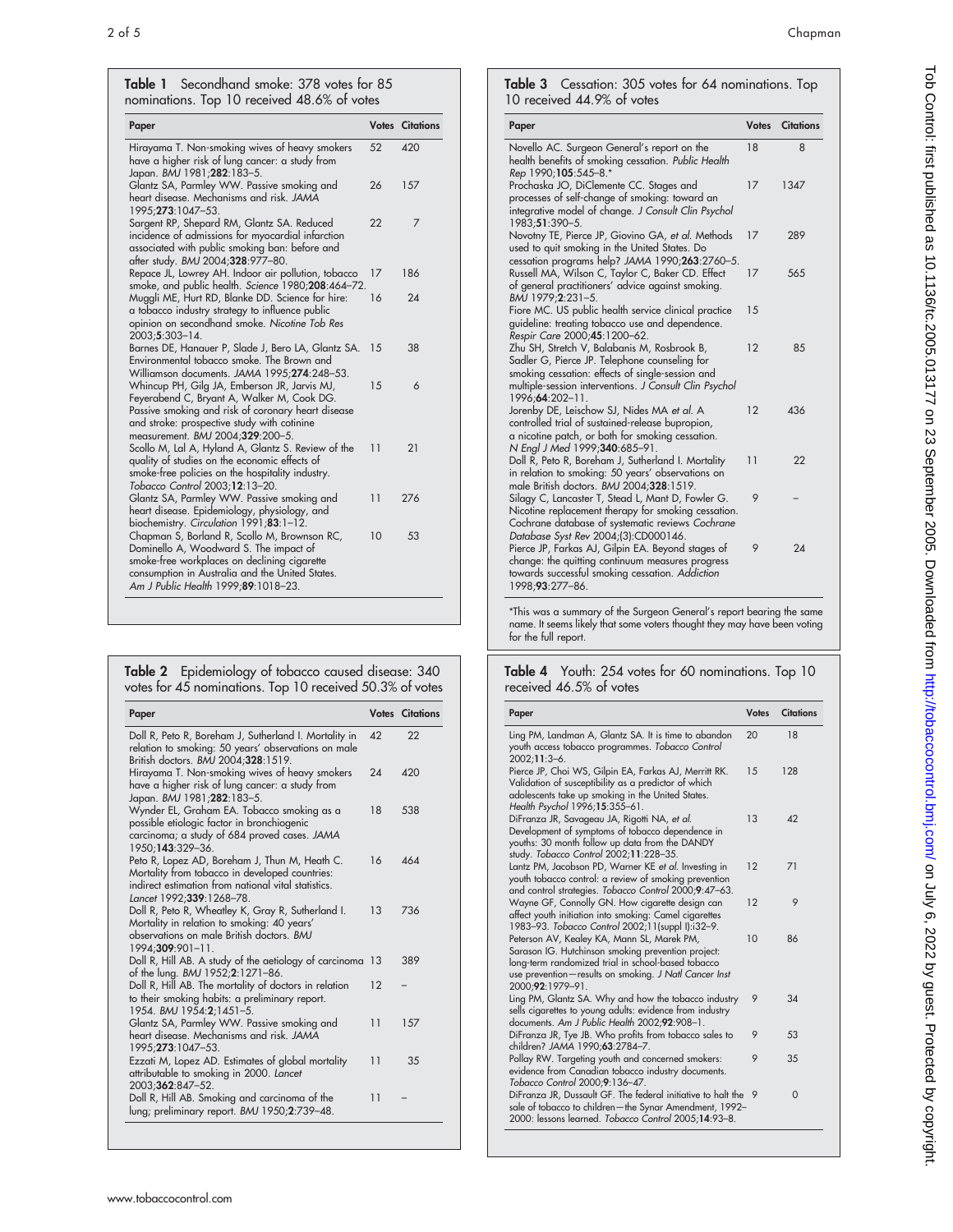**Table 5** Epidemiology of tobacco use, knowledge, beliefs and attitudes: 251 votes for 45 nominations. Top 10 received 54.2% of votes

| Paper                                                                                                                                                                                                          | <b>Votes</b> | <b>Citations</b> |
|----------------------------------------------------------------------------------------------------------------------------------------------------------------------------------------------------------------|--------------|------------------|
| Shiffman S, Pillitteri JL, Burton SL, Rohay JM,<br>Gitchell JG. Smokers' beliefs about "Light" and<br>"Ultra Light" cigarettes. Tobacco Control<br>2001;10(suppl I):i17-23.                                    | 22           | 18               |
| Giovino GA. Epidemiology of tobacco use<br>among US adolescents. Nicotine Tob Res<br>1999;1(suppl 1):S31-40.                                                                                                   | 18           |                  |
| Foulds J, Ramstrom L, Burke M, Fagerstrőm K.<br>Effect of smokeless tobacco (snus) on smoking<br>and public health in Sweden. Tobacco Control<br>2003;12:349-59.                                               | 15           | 14               |
| Cummings KM, Morley CP, Hyland A. Failed<br>promises of the cigarette industry and its effect<br>on consumer misperceptions about the health<br>risks of smoking. Tobacco Control<br>2002;11(suppl I):i110-17. | 14           | 6                |
| Hammond D, Fong GT, McDonald PW,<br>Cameron R, Brown KS. Impact of the graphic<br>Canadian warning labels on adult smoking<br>behaviour. Tobacco Control 2003;12:391-5.                                        | 13           | $\mathfrak{p}$   |
| Lasser K, Boyd JW, Woolhandler S,<br>Himmelstein DU, McCormick D, Bor DH. Smoking<br>and mental illness: A population-based prevalence<br>study. JAMA 2000;284:2606-10.                                        | 11           | 121              |
| Kozlowski LT, Rickert WS, Robinson JC,<br>Grunberg NE. Have tar and nicotine yields of<br>cigarettes changed? Science 1980;209:1550-1.                                                                         | 11           | 34               |
| Niederdeppe J, Farrelly MC, Haviland ML.<br>Confirming "truth": more evidence of a successful<br>tobacco countermarketing campaign in Florida.<br>Am J Public Health 2004:94:255-7.                            | 11           | 3                |
| Weinstein ND, Marcus SE, Moser RP. Smokers'<br>unrealistic optimism about their risk.<br>Tobacco Control 2005;14:55-9.                                                                                         | 11           | 0                |
| Pierce JP, Fiore MC, Novotny TE, Hatziandreu EJ,<br>Davis RM. Trends in cigarette smoking in the<br>United States. Projections to the year 2000. JAMA<br>$1989;261:61-5.$                                      | 10           | 280              |

**Table 6** Tobacco industry conduct: 243 votes for 68 nominations. Top 10 received 58% of votes

| Paper                                                                                                                                                                                                                              | <b>Votes</b> | <b>Citations</b> |
|------------------------------------------------------------------------------------------------------------------------------------------------------------------------------------------------------------------------------------|--------------|------------------|
| Glantz SA, Barnes DE, Bero L, Hanauer P, Slade J.<br>Looking through a keyhole at the tobacco industry.<br>The Brown and Williamson documents. JAMA<br>1995: <b>274</b> :219-24.                                                   | 34           | 51               |
| Slade J, Bero LA, Hanauer P, Barnes DE, Glantz SA. 17<br>Nicotine and addiction. The Brown and Williamson<br>documents. JAMA 1995;274:225-33.                                                                                      |              | 40               |
| Bero L. Implications of the tobacco industry<br>documents for public health and policy. Ann Rev<br>Public Health 2003;24:267-88.                                                                                                   | 16           | 18               |
| Dearlove JV, Bialous SA, Glantz SA. Tobacco<br>industry manipulation of the hospitality industry<br>to maintain smoking in public places. Tobacco<br>Control 2002;11:94-104.                                                       | 11           | 29               |
| Hurt RD, Robertson CR. Prying open the door to<br>the tobacco industry's secrets about nicotine: the<br>Minnesota tobacco trial. JAMA 1998;280:1173-81.                                                                            | 9            | 52               |
| Collin J, Legresley E, MacKenzie R, Lawrence S,<br>Lee K. Complicity in contraband: British American<br>Tobacco and cigarette smuggling in Asia. Tobacco<br>Control 2004;13(suppl II):ii104-11.                                    | 9            | 3                |
| Francey N, Chapman S. "Operation Berkshire":<br>the international tobacco companies' conspiracy.<br>BMJ 2000;321:371-4.                                                                                                            | 9            | 14               |
| Cummings KM, Morley CP, Hyland A. Failed<br>promises of the cigarette industry and its effect on<br>consumer misperceptions about the health risks of<br>smoking. Tobacco Control 2002;11(suppl I):i110-7.                         | 9            | 6                |
| Drope J, Chapman S. industry efforts at discrediting<br>scientific knowledge of environmental tobacco smoke:<br>a review of internal industry documents. J Epidemiol<br>Community Health 2001;55:588-94.                           | 9            | 24               |
| Landman A, Ling PM, Glantz SA. Tobacco industry<br>youth smoking prevention programs: protecting the<br>industry and hurting tobacco control. Am J Public<br>Health 2002;92:917-30.                                                | 9            | 10               |
| Barnes DE, Bero LA. Industry-funded research and<br>conflict of interest: an analysis of research sponsored<br>by the tobacco industry through the Center for<br>Indoor Air Research. J Health Polit Policy Law<br>2002;92:917-30. | 9            | 44               |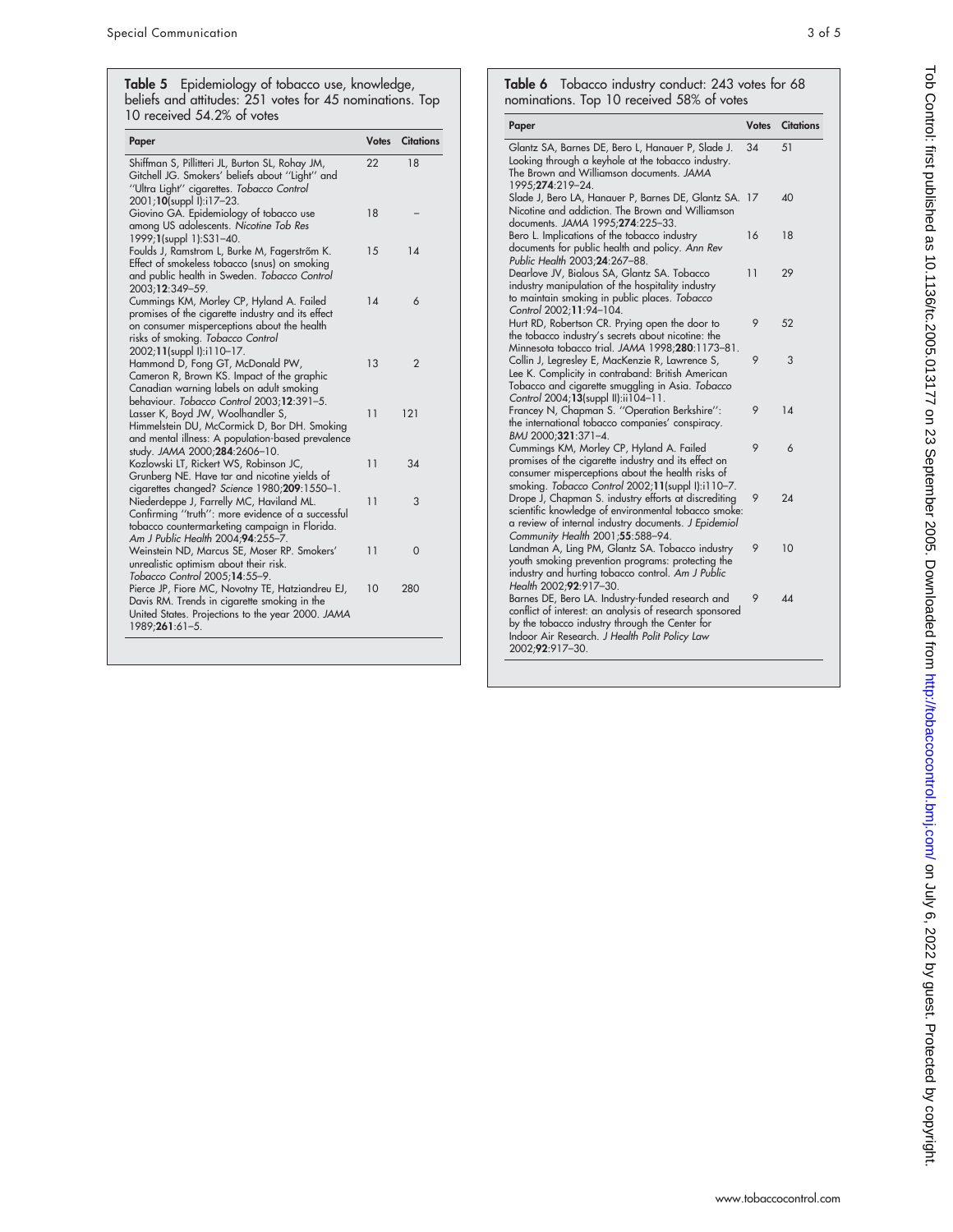#### Table 7 Economics: 239 votes for 58 nominations. Top10 received 54.8% of votes

| Paper                                                                                                                                                                                                                                 | <b>Votes</b> | <b>Citations</b> |
|---------------------------------------------------------------------------------------------------------------------------------------------------------------------------------------------------------------------------------------|--------------|------------------|
| Warner KE. The economics of tobacco: myths and<br>realities. Tobacco Control 2000;9:78-89.                                                                                                                                            | 31           | 16               |
| Scollo M, Lal A, Hyland A, Glantz S. Review of the<br>quality of studies on the economic effects of<br>smoke-free policies on the hospitality industry.<br>Tobacco Control 2003;12:13-20.                                             | 19           | 21               |
| Chaloupka FJ, Cummings KM, Morley CP,<br>Horan JK. Tax, price and cigarette smoking:<br>evidence from the tobacco documents and<br>implications for tobacco company marketing<br>strategies. Tobacco Control 2002;11(suppl I):i62-72. | 19           | 5                |
| Efroymson D, Ahmed S, Townsend J et al. Hungry<br>for tobacco: an analysis of the economic impact of<br>tobacco consumption on the poor in Bangladesh.<br>Tobacco Control 2001;10:212-7.                                              | 12           | 10               |
| Rice DP, Hodgson TA, Sinsheimer P, Browner W,<br>Kopstein AN. The economic costs of the health effects<br>of smoking, 1984. Milbank Quart 1986;64:489-547.                                                                            | 11           | 81               |
| Warner KE, Fulton GA. The economic implications<br>of tobacco product sales in a nontobacco state.<br>JAMA 1994;271:771-6.                                                                                                            | 10           | 13               |
| Jha P, Chaloupka FJ. The economics of global<br>tobacco control. BMJ 2000;321:358-61.                                                                                                                                                 | 10           | 32               |
| Curry SJ, Grothaus LC, McAfee T, Pabiniak C. Use<br>and cost effectiveness of smoking-cessation services<br>under four insurance plans in a health maintenance<br>organization. N Engl J Med 1998;339:673-9.                          | 10           | 89               |
| Warner KE, Hodgson TA, Carroll CE. Medical<br>costs of smoking in the United States: estimates,<br>their validity, and their implications. Tobacco Control<br>1999;8:290-300.                                                         | 9            | 24               |
| Max W, Rice DP, Sung H-Y, Zhang X, Miller L.<br>The economic burden of smoking in California.<br>Tobacco Control 2004;13:264-7.                                                                                                       | 9            | $\overline{0}$   |

**Table 8** Policy analysis, advocacy, legislation and litigation: 238 votes for 57 nominations. Top 10 received 47.9% of votes

| Paper                                                                                                                                                                                            | <b>Votes</b> | <b>Citations</b> |
|--------------------------------------------------------------------------------------------------------------------------------------------------------------------------------------------------|--------------|------------------|
| Barnes DE, Bero LA. Why review articles on the<br>health effects of passive smoking reach different<br>conclusions. JAMA 1998;279:1566-70.                                                       | 14           | 102              |
| Chapman S. Advocacy for public health: a primer.<br>J Epidemiol Community Health 2004;58:361-5.                                                                                                  | 13           | $\Omega$         |
| Henningfield JE, Benowitz NL, Connolly GN et al.<br>Reducing tobacco addiction through tobacco product<br>regulation. Tobacco Control 2004;13:132-5.                                             | 12           | ◢                |
| Barnes DE, Hanauer P, Slade J, Bero LA, Glantz SA. 12<br>Environmental tobacco smoke. The Brown and<br>Williamson documents. JAMA 1995;274:248-53.                                               |              | 38               |
| Wakefield M, Chaloupka F. Effectiveness of<br>comprehensive tobacco control programmes in<br>reducing teenage smoking in the USA. Tobacco<br>Control 2000;9:177-86.                              | 12           | 48               |
| Glantz SA, Parmley WW. Passive smoking and<br>heart disease. Mechanisms and risk. JAMA<br>1995;273:1047-53.                                                                                      | 11           | 157              |
| Fichtenberg CM, Glantz SA. Effect of smoke-free<br>workplaces on smoking behaviour: systematic<br>review. BMJ 2002:325:188.                                                                      | 11           | 62               |
| Borland R. A strategy for controlling the marketing<br>of tobacco products: a regulated market model.<br>Tobacco Control 2003;12:374-82.                                                         | 11           | $\Delta$         |
| Chapman S. Unravelling gossamer with boxing<br>gloves: problems in explaining the decline in<br>smoking. BMJ 1993;307:429-32.                                                                    | 9            | 32               |
| Fichtenberg CM, Glantz SA. Association of the<br>California Tobacco Control Program with declines<br>in cigarette consumption and mortality from heart<br>disease. N Engl J Med 2000;343:1772-7. | 9            | 63               |

Table 9 Tobacco advertising, promotion, PR and packaging: 236 votes for 55 nominations. Top 10 received 47.0% of votes

| Paper                                                                                                                                                                                  | <b>Votes</b> | <b>Citations</b> |
|----------------------------------------------------------------------------------------------------------------------------------------------------------------------------------------|--------------|------------------|
| Fischer PM, Schwartz MP, Richards JW,<br>Goldstein AO, Rojas TH. Brand logo recognition<br>by children aged 3 to 6 years. Mickey Mouse and<br>Old Joe the Camel. JAMA 1991;266:3145-8. | 22           | 136              |
| Pierce JP, Lee L, Gilpin EA. Smoking initiation by<br>adolescent girls, 1944 through 1988. An<br>association with targeted advertising. JAMA<br>1994;271:608-11.                       | 16           | 98               |
| Pierce JP, Gilpin E, Burns DM, et al. Does tobacco<br>advertising target young people to start smoking?<br>Evidence from California. JAMA 1991;266:<br>$3154 - 8$                      | 16           | 146              |
| DiFranza JR, Richards JW, Paulman PM, et al.<br>RJR Nabisco's cartoon camel promotes camel<br>cigarettes to children. JAMA 1991;266:3149-53.                                           | 13           | 147              |
| Dalton MA, Sargent JD, Beach ML, et al. Effect of<br>viewing smoking in movies on adolescent smoking<br>initiation: a cohort study. Lancet 2003;362:281-5.                             | 13           | 14               |
| Pollay RW, Dewhirst T. The dark side of marketing<br>seemingly "Light" cigarettes: successful images<br>and failed fact. Tobacco Control 2002;11(suppl I):<br>$18 - 31$ .              | 10           | 11               |
| Pierce JP, Choi WS, Gilpin EA, Farkas AJ,<br>Berry CC. Tobacco industry promotion of<br>cigarettes and adolescent smoking. JAMA<br>1998;279:511-5.                                     | 10           | 153              |
| Wakefield M, Morley C, Horan JK, Cummings KM.<br>The cigarette pack as image: new evidence from<br>tobacco industry documents. Tobacco Control<br>2002;11(suppl I):i73-80.             | 9            | $\overline{2}$   |
| Glantz SA, Kacirk KW, McCulloch C. Back to the<br>future: Smoking in movies in 2002 compared with<br>1950 levels. Am J Public Health 2004;94:261-3.                                    | 9            | $\mathfrak{p}$   |
| Landman A, Ling PM, Glantz SA. Tobacco industry<br>youth smoking prevention programs: protecting the<br>industry and hurting tobacco control. Am J Public<br>Health 2002;92:917-30.    | 9            | 10               |